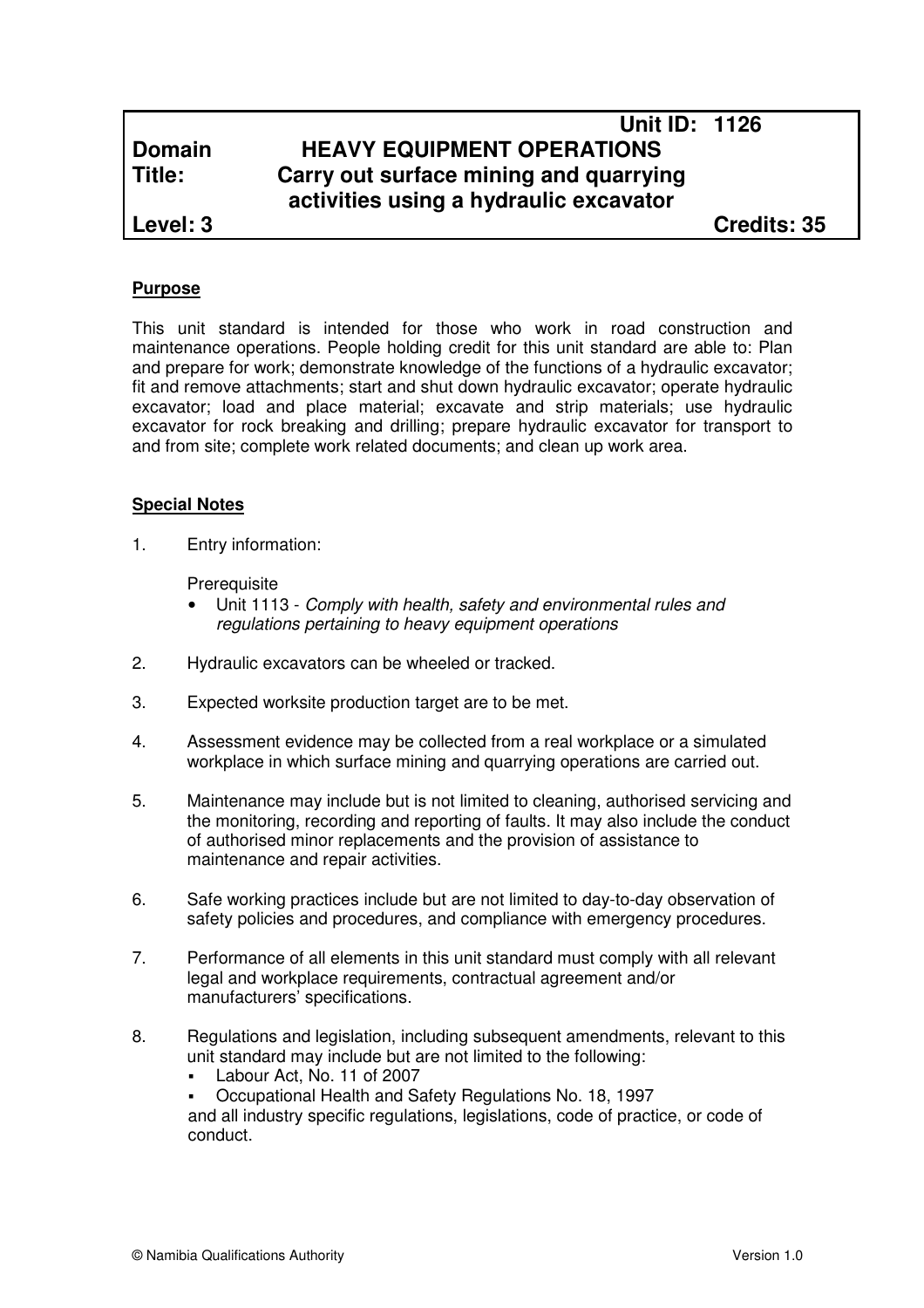# **Quality Assurance Requirements**

This unit standard and others within this subfield may be awarded by institutions which meet the accreditation requirements set by the Namibia Qualifications Authority and the Namibia Training Authority and which comply with the national assessment and moderation requirements. Details of specific accreditation requirements and the national assessment arrangements are available from the Namibia Qualifications Authority and the Namibia Training Authority. All approved unit standards, qualifications and national assessment arrangements are available on the Namibia Training Authority website www.nta.com.na.

# **Elements and Performance Criteria**

#### **Element 1: Plan and prepare for work**

#### **Range**

Inspection and preparation of work area may include but is not limited to levelling ground; checking soil conditions; establishing positions of existing services and checking marks depicting lateral; vertical and horizontal boundaries.

## **Performance Criteria**

- 1.1 Work instructions, including plans, specifications, quality requirements and operational details are obtained, explained, clarified and applied to the allocated task.
- 1.2 Safety requirements, including personal protective clothing and equipment are obtained from the site safety plan, workplace policies and procedures, and applied to the allocated task.
- 1.3 On-site traffic control requirements are obtained and implemented according to workplace requirements.
- 1.4 Plant, tools, fuel, lubricants, equipment, attachments and accessories selected to carry out tasks are checked for consistency with the requirements of the job, their usability and any faults rectified or reported prior to commencement of work.
- 1.5 Environmental protection requirements are identified from the project environmental management plan and applied to the allocated task.
- 1.6 Work area is inspected and prepared according to workplace procedures.

#### **Element 2: Demonstrate knowledge of the functions of a hydraulic excavator**

#### **Performance Criteria**

- 2.1 The main functions of hydraulic excavators are explained in terms of surface mining and quarrying processes.
- 2.2 The operation of all major components is explained in terms of their functions.
- 2.3 Safety features and warning devices on the excavator are identified, and their purposes explained in accordance with manufacturers' specifications.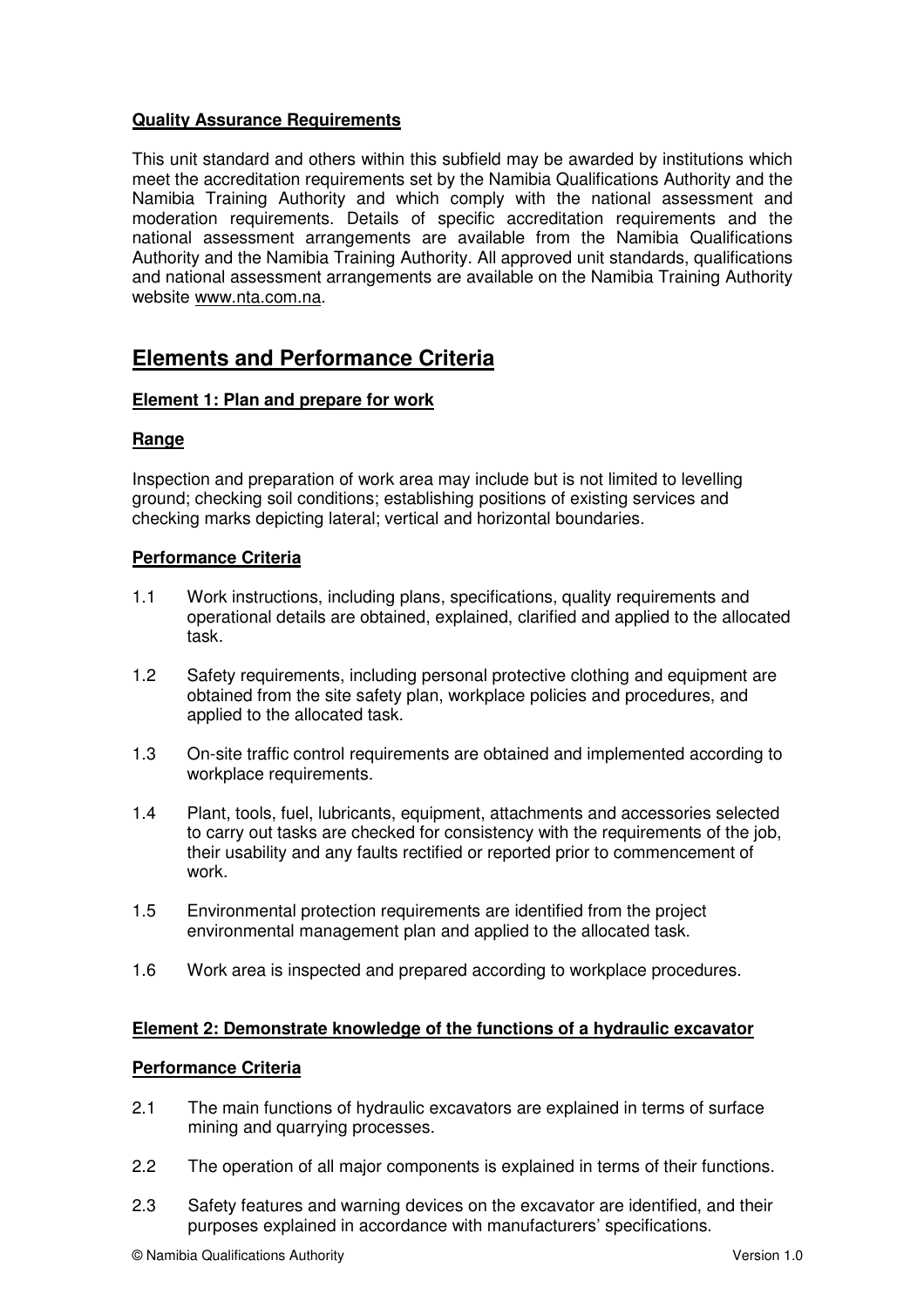- 2.4 The maximum operating capacities and efficiencies are explained in terms of the specific excavator capabilities in accordance with manufacturers' specifications.
- 2.5 Warnings from excavator indicators and gauges are explained according to manufacturers' specifications.
- 2.6 Corrective actions are described or demonstrated in terms of responses to warnings received.

#### **Element 3: Fit and remove attachments**

#### **Range**

Attachments may include but are not limited to grabbing, rock breaking, and drilling equipment.

## **Performance Criteria**

- 3.1 Existing attachment is removed according to manufacturer's instructions.
- 3.2 Attachment required for the task to be carried out is selected and fitted according to manufacturer's and workplace instructions.
- 3.3 Correct fitting and operation of attachment is tested prior to the commencement of the required task as specified in the manufacturer's manual.
- 3.4 Attachment is used in accordance with manufacturer's recommendation and job requirement.
- 3.5 Removed attachment is cleaned and stored in designated location and in line with workplace.

#### **Element 4: Start and shut down hydraulic excavator**

#### **Performance Criteria**

- 4.1 Pre-operational checks are carried out according to appropriate checklist and workplace procedures.
- 4.2 Daily and weekly operator maintenance is performed according to appropriate checklist and workplace procedures.
- 4.3 Start-up and shutdown procedures are followed according to manufacturer's specifications.
- 4.4 Excavator hours are recorded, if required, in accordance with workplace requirements.
- 4.5 Excavator maintenance and faults are reported in accordance with workplace requirements.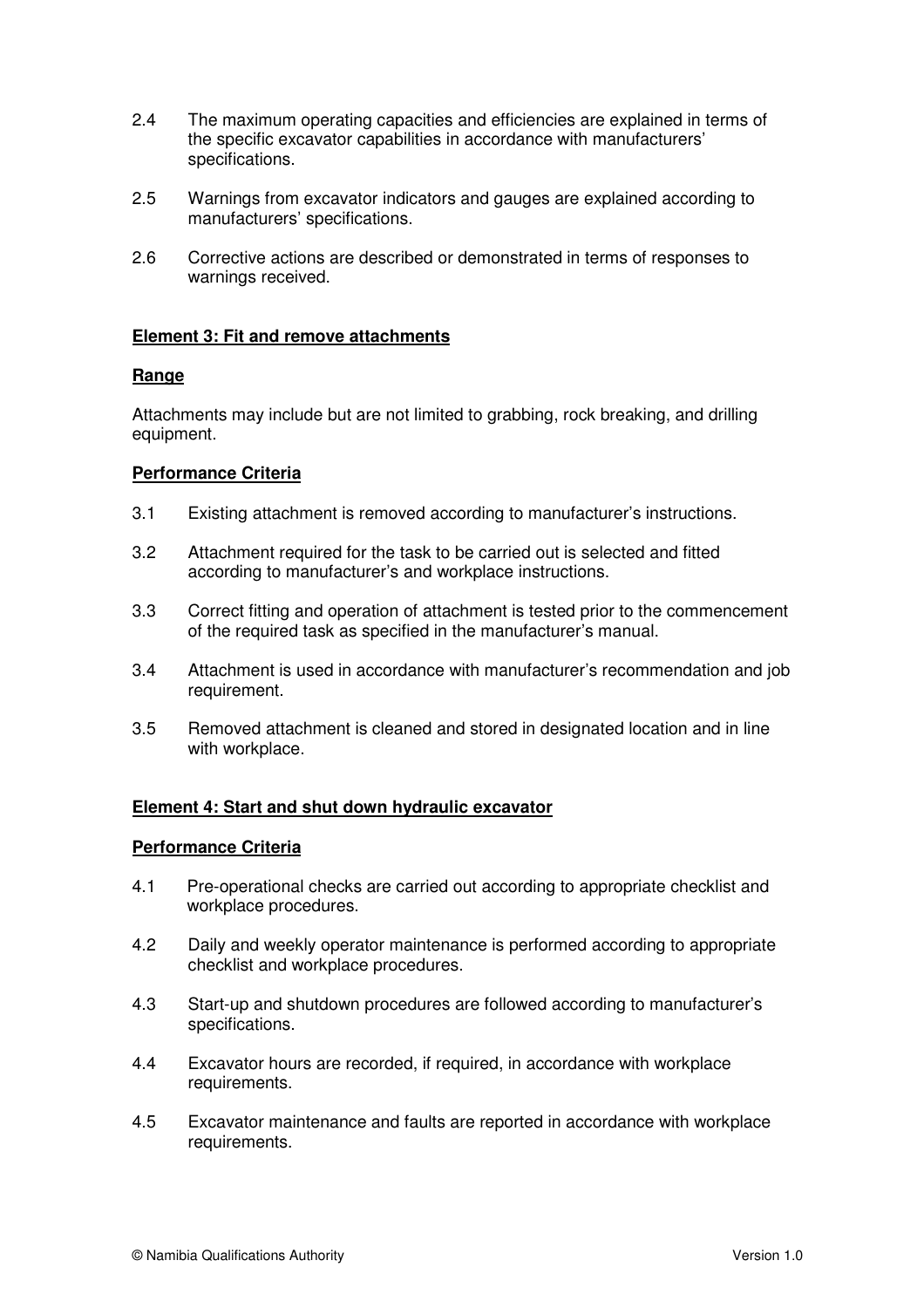# **Element 5: Operate hydraulic excavator**

#### **Performance Criteria**

- 5.1 Functions of the various controls are demonstrated in accordance with manufacturer's specifications.
- 5.2 Temporary safety signs are explained in relation to their use and placement and are used as required.
- 5.3 The excavator is relocated without endangering people, other vehicles and/or buildings or facilities.
- 5.4 Excavator performance is monitored and corrective action is taken when necessary, in accordance with manufacturer's specifications.

#### **Element 6: Load and place material**

#### **Performance Criteria**

- 6.1 Communication with load vehicle driver is maintained at all times during loading operations.
- 6.2 Excavator is positioned strategically and material is placed in load vehicle in accordance with workplace requirements.
- 6.3 Materials are placed with minimal spillage in line with workplace instructions.

#### **Element 7: Excavate and strip materials**

#### **Range**

Safe load position may include but is not limited to reversing and working on slope situations.

#### **Performance Criteria**

- 7.1 Area for specified job is excavated to the depth and level according to workplace instructions.
- 7.2 Open drains and trenches are constructed to line, level, grade, and backfilled according to workplace instructions.
- 7.3 Materials are carried in safe load position.
- 7.4 Excavator performance is monitored and corrective action is taken when necessary, in accordance with manufacturers' specifications.

#### **Element 8: Use hydraulic excavator for rock breaking and drilling**

#### **Performance Criteria**

8.1 Rock breaking and drilling operations are conducted according to workplace instructions and manufacturers' requirements.